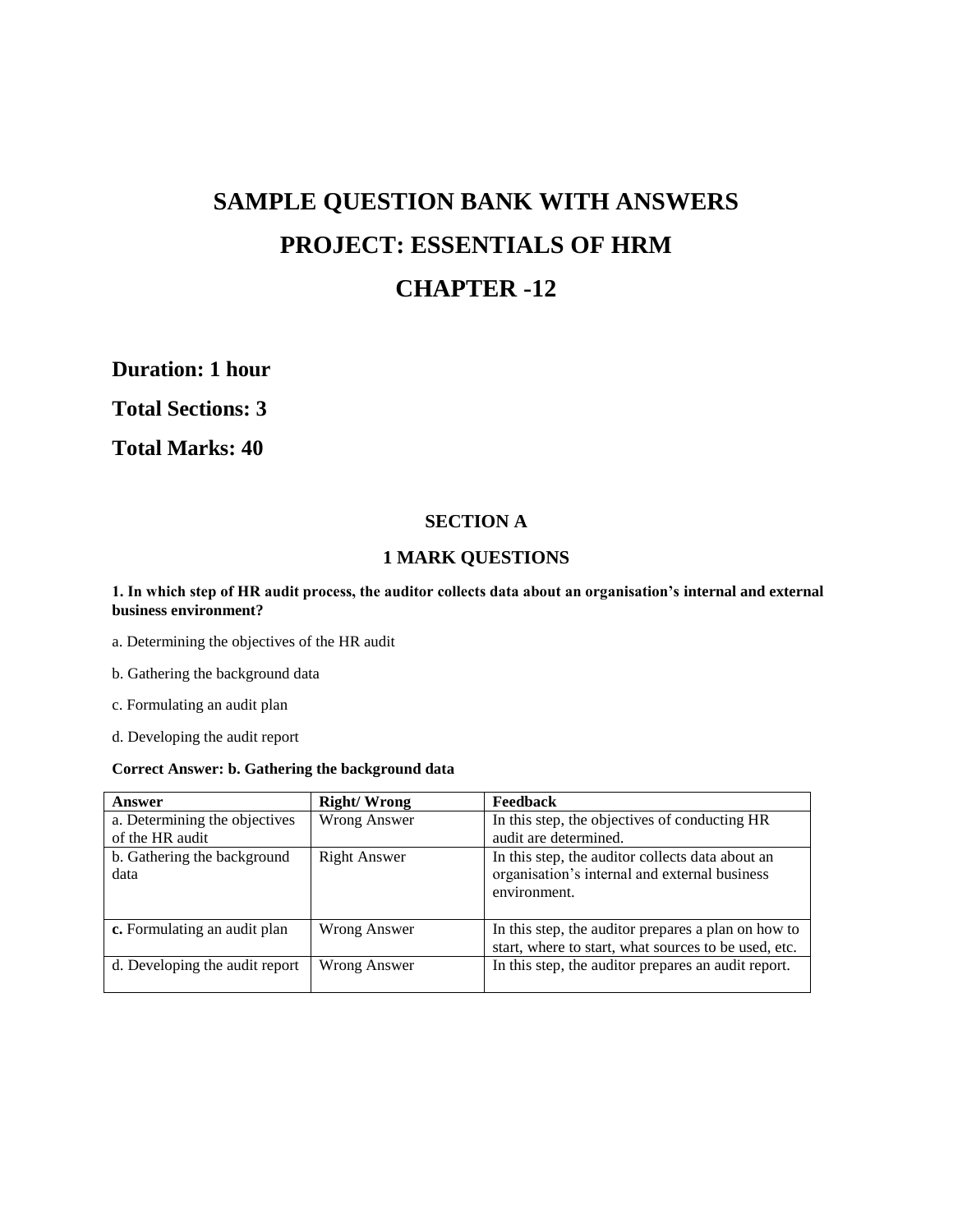#### **2. Which one of the following is not a limitation of HR Audit?**

a. a. HR audit can turn to subjective in nature when there is a lack of statistical data

b. HR auditors may lack the required skills and knowledge, which may lead to a failure of the audit process

c. HR audit acts as an important tool to determine the effectiveness of HR policies and procedures

d. HR auditors sometimes fail to recognise valuable inputs from senior HR personnel which might be useful for the audit process

## **Correct Answer: c. HR audit acts as an important tool to determine the effectiveness of HR policies and procedures**

| Answer                         | <b>Right/Wrong</b>  | Feedback                             |
|--------------------------------|---------------------|--------------------------------------|
| a. HR audit can turn to        | <b>Wrong Answer</b> | It is a limitation of HR Audit.      |
| subjective in nature when      |                     |                                      |
| there is a lack of statistical |                     |                                      |
| data                           |                     |                                      |
| b. HR auditors may lack the    | Wrong Answer        | It is a limitation of HR Audit       |
| required skills and            |                     |                                      |
| knowledge, which may lead      |                     |                                      |
| to a failure of the audit      |                     |                                      |
| process                        |                     |                                      |
| c. HR audit acts as an         | <b>Right Answer</b> | It explains significance of HR Audit |
| important tool to determine    |                     |                                      |
| the effectiveness of HR        |                     |                                      |
| policies and procedures        |                     |                                      |
| d. HR auditors sometimes fail  | Wrong Answer        | It is a limitation of HR Audit       |
| to recognise valuable inputs   |                     |                                      |
| from senior HR personnel       |                     |                                      |
| which might be useful for the  |                     |                                      |
| audit process                  |                     |                                      |

**3. Name the accounting method in which assets are listed on a balance sheet considering the value at which they were bought instead of the present market value.**

a. Historical cost

b. Replacement cost

c. Standard cost

d. Expected realisable value

## **Correct Answer: a. Historical cost**

| Answer             | Right/Wrong  | Feedback                                          |
|--------------------|--------------|---------------------------------------------------|
| a. Historical cost | Right Answer | In historical cost method, assets are listed on a |
|                    |              | balance sheet considering the value at which they |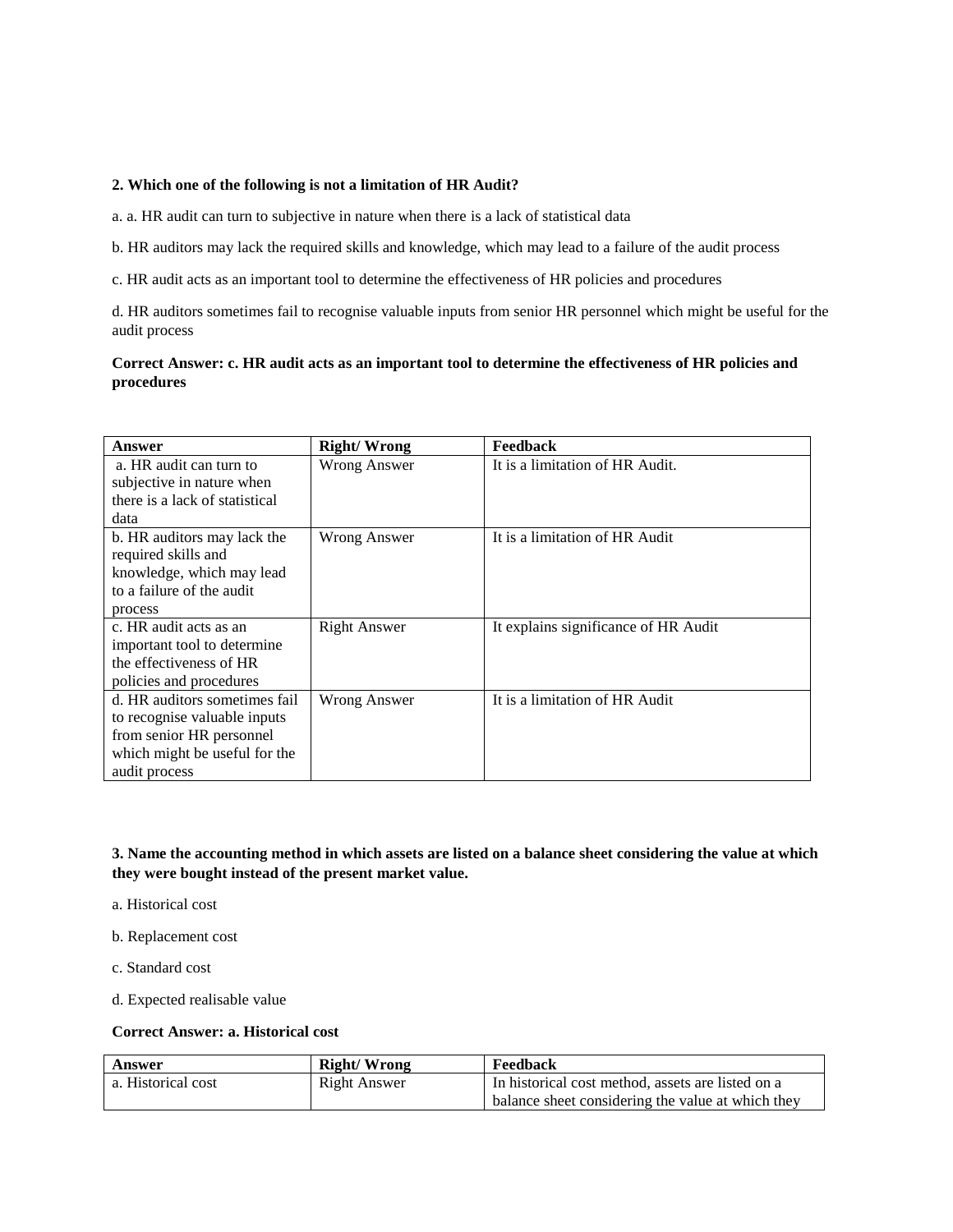|                              |              | were bought instead of the present market value.                                                                                                    |
|------------------------------|--------------|-----------------------------------------------------------------------------------------------------------------------------------------------------|
| b. Replacement cost          | Wrong Answer | Replacement cost is incurred on hiring a new<br>employee to replace an existing employee in an<br>organisation.                                     |
| c. Standard cost             | Wrong Answer | Standard cost refers to a predetermined or<br>estimated cost of employees for each employee<br>acquisition in a given accounting period.            |
| d. Expected realisable value | Wrong Answer | Expected realisable value refers to the personal<br>attributes, attitude, and behaviour that an employee<br>is expected to have in an organisation. |

## **4 . State whether the following statements are true or false.**

I. HR audit is needed to ensure that all HR principles and practices are correctly followed in the organisation.

II. HR audit focuses on identifying and analysing HR issues; suggesting action plans for resolving those issues; and ensuring compliance with HRM guidelines in an organisation.

a. I-False; II- True

b. I-True; II - True

c. I -True; II - False

d. I- False ; II-False

## **Correct answer: b. I-True; II - True**

| Answer                 | <b>Right/Wrong</b>  | Feedback                                                                                                                                                                                                                                                                                                                                                    |
|------------------------|---------------------|-------------------------------------------------------------------------------------------------------------------------------------------------------------------------------------------------------------------------------------------------------------------------------------------------------------------------------------------------------------|
| a. I-False; II-True    | <b>Wrong Answer</b> | Statement I is true as HR audit is needed to ensure<br>that all HR principles and practices are correctly<br>followed in the organisation. Statement II is true as<br>HR audit focuses on identifying and analysing HR<br>issues; suggesting action plans for resolving those<br>issues; and ensuring compliance with HRM<br>guidelines in an organisation. |
| b. I-True; II - True   | <b>Right Answer</b> | Statement I is true as HR audit is needed to ensure<br>that all HR principles and practices are correctly<br>followed in the organisation. Statement II is true as<br>HR audit focuses on identifying and analysing HR<br>issues; suggesting action plans for resolving those<br>issues; and ensuring compliance with HRM<br>guidelines in an organisation. |
| c. I -True; II - False | Wrong Answer        | Statement I is true as HR audit is needed to ensure<br>that all HR principles and practices are correctly<br>followed in the organisation. Statement II is true as<br>HR audit focuses on identifying and analysing HR<br>issues; suggesting action plans for resolving those<br>issues; and ensuring compliance with HRM<br>guidelines in an organisation. |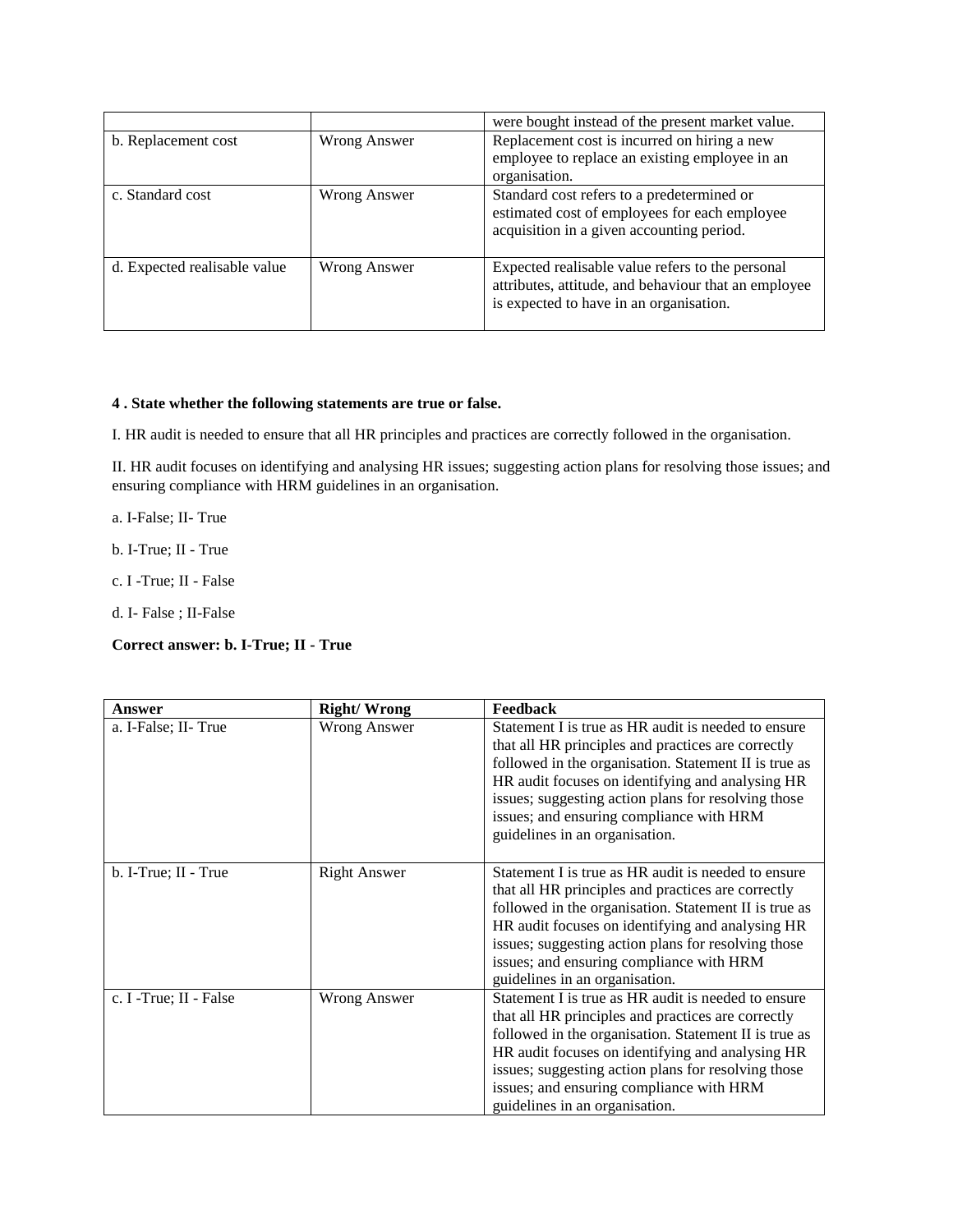| d. I- False ; II-False | Wrong Answer | Statement I is true as HR audit is needed to ensure   |
|------------------------|--------------|-------------------------------------------------------|
|                        |              | that all HR principles and practices are correctly    |
|                        |              | followed in the organisation. Statement II is true as |
|                        |              | HR audit focuses on identifying and analysing HR      |
|                        |              | issues; suggesting action plans for resolving those   |
|                        |              | issues; and ensuring compliance with HRM              |
|                        |              | guidelines in an organisation.                        |

## **5. State whether the following statements are true or false.**

I.HRIS aims to provide support to managers for future planning and the formulation of HR policies

II.HR managers tend to be least interested in output component of HRIS as essential information and reports of human resources are generated.

- a. I-True II-True
- b. I-False II-False
- c. I-True II-False
- d. I-False II-True

# **Correct answer: c. I-True II-False**

| Answer              | <b>Right/Wrong</b>  | Feedback                                                                                                                                                                                                                                                                                         |
|---------------------|---------------------|--------------------------------------------------------------------------------------------------------------------------------------------------------------------------------------------------------------------------------------------------------------------------------------------------|
| a. I-True II-True   | <b>Wrong Answer</b> | Statement I is true as HRIS aims to provide support<br>to managers for future planning and the<br>formulation of HR. Statement II is false as HR<br>managers tend to be more interested in output<br>component of HRIS as essential information and<br>reports of human resources are generated. |
| b. I-False II-False | <b>Wrong Answer</b> | Statement I is true as HRIS aims to provide support<br>to managers for future planning and the<br>formulation of HR. Statement II is false as HR<br>managers tend to be more interested in output<br>component of HRIS as essential information and<br>reports of human resources are generated. |
| c. I-True II-False  | <b>Right Answer</b> | Statement I is true as HRIS aims to provide support<br>to managers for future planning and the<br>formulation of HR. Statement II is false as HR<br>managers tend to be more interested in output<br>component of HRIS as essential information and<br>reports of human resources are generated. |
| d. I-False II-True  | <b>Wrong Answer</b> | Statement I is true as HRIS aims to provide support<br>to managers for future planning and the<br>formulation of HR. Statement II is false as HR<br>managers tend to be more interested in output<br>component of HRIS as essential information and<br>reports of human resources are generated. |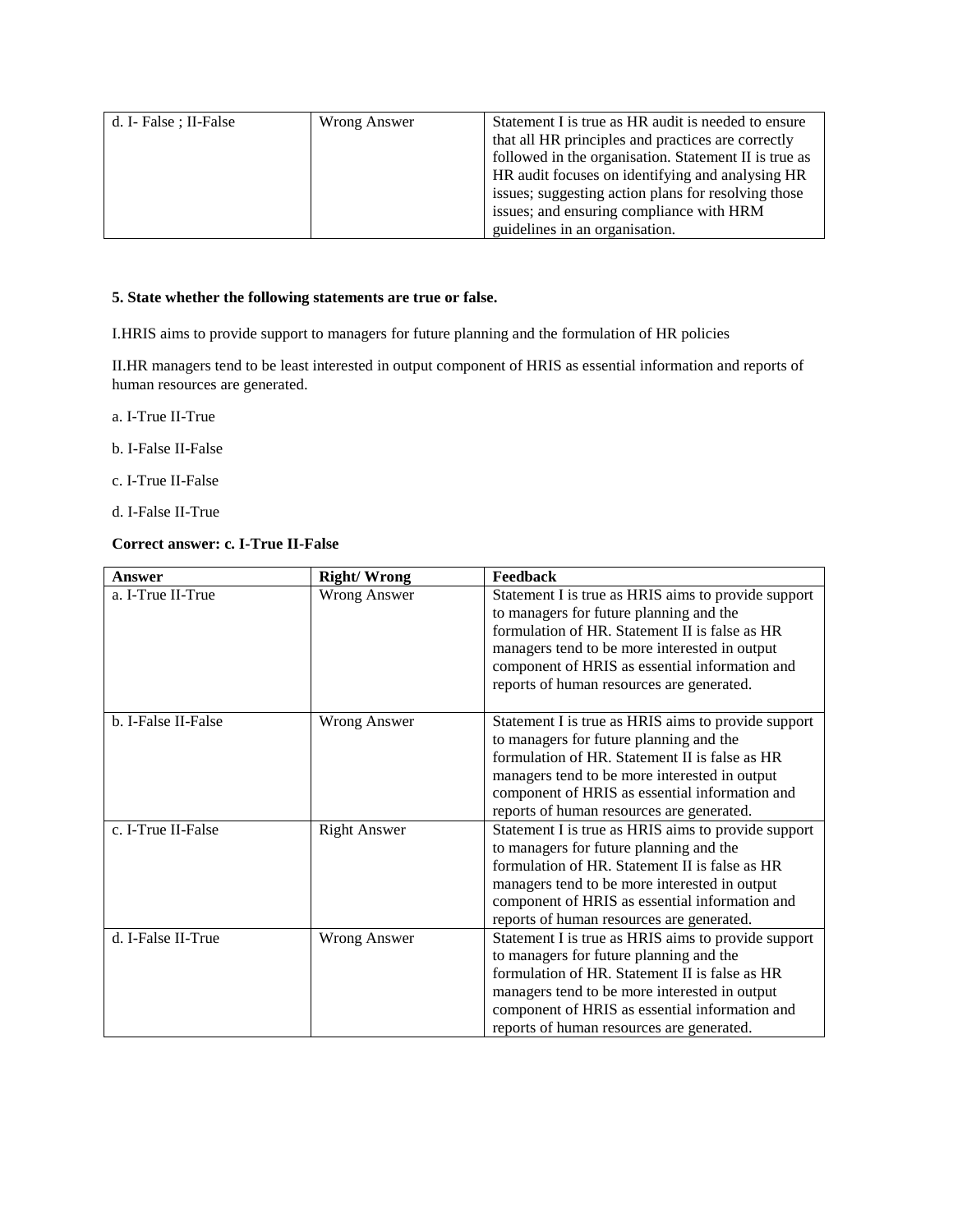## **SECTION B**

## **5 MARK QUESTIONS**

#### **1. What is HR Audit? Explain the needs and objectives of HR Audit.**

#### **Scheme of Evaluation**

- Explain HR Audit 2 Marks
- Discuss needs and objectives of HR Audit 3 Marks

**Answer 1**: HR audit is a systematic process of examining the policies, procedures, practices, structure, strategies, employee documents, etc. with respect to an organisation"s HRM function. It aims to evaluate the strengths, weaknesses, and developmental needs of employees with a view to enhance organisational performance. It helps an organisation to determine the effectiveness of its HRM function. The following are some famous definitions of HR audit:

Jack J. Phillips defined HR audit as "an investigative, analytical and comparative process that attempts to reflect the effectiveness of the human resource functions."

David Campbell et al. defined HR audit as "an investigation into size, skill, structure, and all other issues surrounding those currently employed by the organisation and its future human resource needs."

HR audit is needed to ensure that all HR principles and practices are correctly followed in the organisation. Moreover, it helps organisations to monitor the effectiveness of its HRM function. The following points explain the need for HR audit:

• HR audit is performed to determine whether HR objectives are aligned with organisational objectives and employees are committed towards achieving the organisational goals and objectives.

• HR audit is needed to determine whether employees follow organisational standards, maintain discipline, and work as per the organisation"s policies.

• HR audit is needed to review the effectiveness of various HR programs, such as selection and recruitment, training and development, and performance appraisal, and improve them.

• HR audit helps to determine whether the HRM function is in compliance with the national and state HR laws.

• It focuses on identifying gaps or drawbacks in the implementation of policies, rules, regulations, and other practices of the HR department and recommending corrective measures.

• HR audit aims to check all possible documentation with regards to performance appraisal reports, data related to the functions of the HR department, manager feedback reports on employees' performance, etc.

#### **2. Discuss the scope and methods of HR Accounting.**

## **Scheme of Evaluation**

- Discuss scope of HR accounting- 2 Marks
- Explain methods of HR accounting 3 marks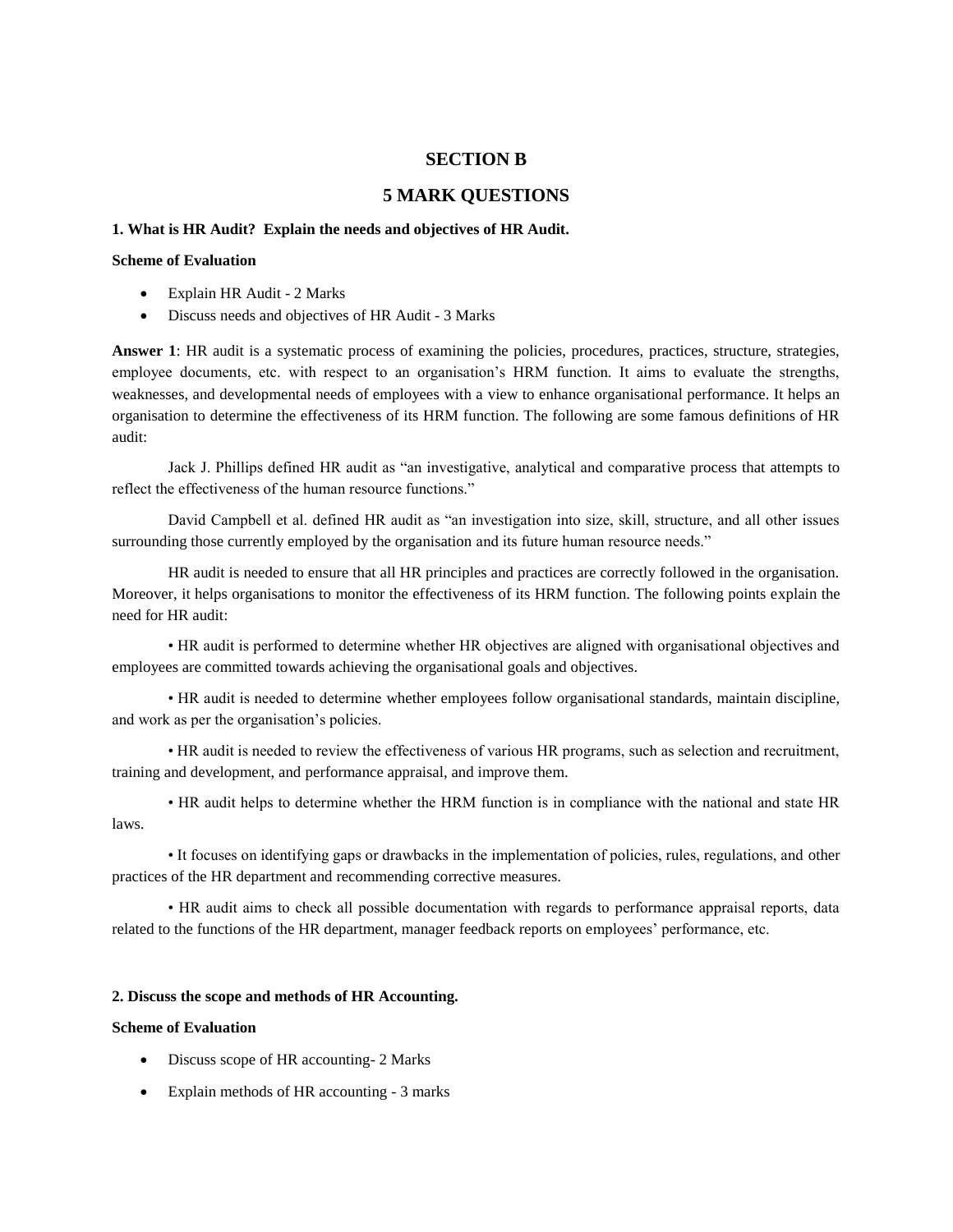**Answer 2**: HRA helps organisations in performing various HR functions, such as recruitment and selection and training and development. The following points explain the scope of HRA:

• HRA helps in recruitment and selection of employees as it provides managers an estimate of the cost required to hire a new candidate and determine whether the organisation needs new hiring.

• HRA helps managers to plan and fix the cost of training programs of new employees and development programs for existing employees.

• It also helps managers to determine the cost of any career development programs for existing employees of the organisation.

• It allows managers determine the performance of employees by measuring the effectiveness of performance appraisal and the cost involved in the appraisal process.

HRA methods are used for the valuation of human assets. There are two main methods of HRA: Cost-based Method and Value-based Method. Let us now study these two methods in detail.

- **Cost-based method**: This refers to the total cost incurred by an organisation on employees starting from their recruitment to separation from the organisation. There can be three types of costs incurred on human resource, which are:
	- o **Historical cost**: This refers to an accounting method in which assets are listed on a balance sheet considering the value at which they were bought instead of the present market value. Historical cost can be of two types, namely acquisition cost and learning cost. Acquisition cost is incurred on recruitment, selection, and placement of individuals in an organisation. Thus, this cost is mainly borne by the organisation on new employees. On the other hand, learning cost is incurred on the training and development of existing employees. Historical costs can be calculated easily.
	- o **Replacement cost**: This cost is incurred on hiring a new employee to replace an existing employee in an organisation. The replacement cost is calculated by considering various expenses, such as acquisition and learning costs. Measuring replacement cost is quite useful as it provides a fair idea of the total cost that might be involved in hiring a new employee. However, the main limitation of this method is that the right replacement may not be obtained easily on whom a certain amount is spent. This may lead to operational issues within the organisation.
	- o **Standard cost**: This refers to a predetermined or estimated cost of employees for each employee acquisition in a given accounting period. It is used as a benchmark against which the cost variances and financial performance are measured. The standard cost of employees varies and can be obtained from historical data analysis or from time and motion studies.
- **Value-based method**: This method is used to determine the value of human resources and their contribution to the organisations" profits in monetary terms. There are two value-based methods commonly used by organisations, which are:
	- o **Present value of future earnings**: This refers to the estimated current value of a future amount which is to be received or given and is discounted at the current market value rate. There are numerous models used by organisations to estimate the present value of employees, such as Lev and Schwartz (1971) model, Eric Flamholtz (1974) model, and Jaggi-Lau"s model.

Among these models, the Lev and Schwartz (1971) model is the most commonly used by organisations. According to the model, the value of human capital represented by a person of age "r" is the present value of his/her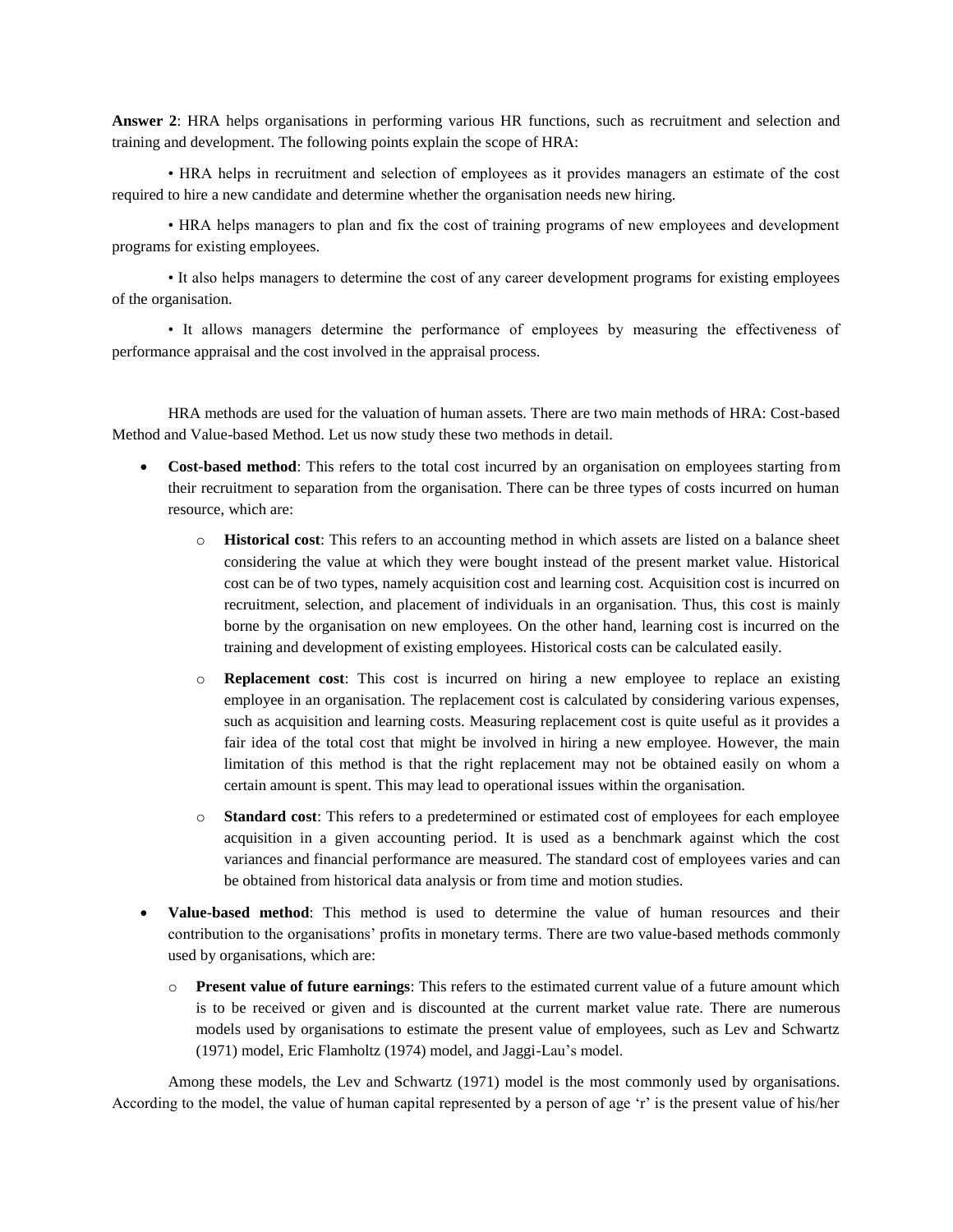remaining future earnings from his/her employment." Lev and Schwartz devised the following formula to calculate the value of an individual:

 $V_r=\sum_{r=0}^{\infty} (t-r)^r\sin((1+r))^r(t-r)$ 

Where,  $Vr = The value of an individual r years old$ 

 $I(t) = An individual's annual earning up to retirement,$ 

 $T =$  Retirement age,

 $r =$  Discount rate specific to the person,

 $t =$  Active service (in years)

 Organisations usually make necessary changes to this model according to their requirements, for example, discount rates can be altered to determine the present value of future cash flows. Therefore, this model helps to identify an employee's economic value to the organisation to his future earnings until his/her retirement. The employee's expected future earnings are discounted by an appropriate rate to obtain the present value of his/her work in the organisation.

o **Expected realisable value**: This refers to the personal attributes, attitude, and behaviour that an employee is expected to have in an organisation. The employee is judged by the organisation based on these values, which would impact his/her work performance and the overall productivity.

#### **3. Define HRIS. Explain the need and objectives of HRIS.**

#### **Scheme of Evaluation**

- Explain HRIS 2 Marks
- Explain the need and objectives of HRIS 3 Marks

**Answer 3**: Human Resource Information System (HRIS) is a system designed to provide necessary information for effective management of human resource. In other words, HRIS is an online database system that helps in managing information related to all employees of an organisation at one place. This information can be related to employees' salary structure, appraisal, and leaves, and so on.

HRIS collects, stores, processes, generates, and disseminates human resource information for effective business decision making. It provides information on various HR policies formulated by the organisation to HR personnel as well as employees.

 The need for HRIS arises in business organisations having a large number of employees. In such organisations, it is extremely difficult to manage and maintain employee data manually. HRIS enable organisations to maintain employee database and retrieve it as and when required. The following points explain the need and objectives of HRIS:

• **Effective planning and policy formulation**: HRIS aims to provide support to managers for future planning and the formulation of HR policies. This support is extended to both at macro and micro levels. At the macro level, HRIS is concerned with overall organisational productivity. On the other hand, at the micro level, it specifically relates to the performance of the HR department.

• **Monitoring and evaluation**: In an organisation, HRIS aims to monitor an organisation"s requirements related to HR demand and supply. This further helps in preventing the situations of shortage and excess of human resource.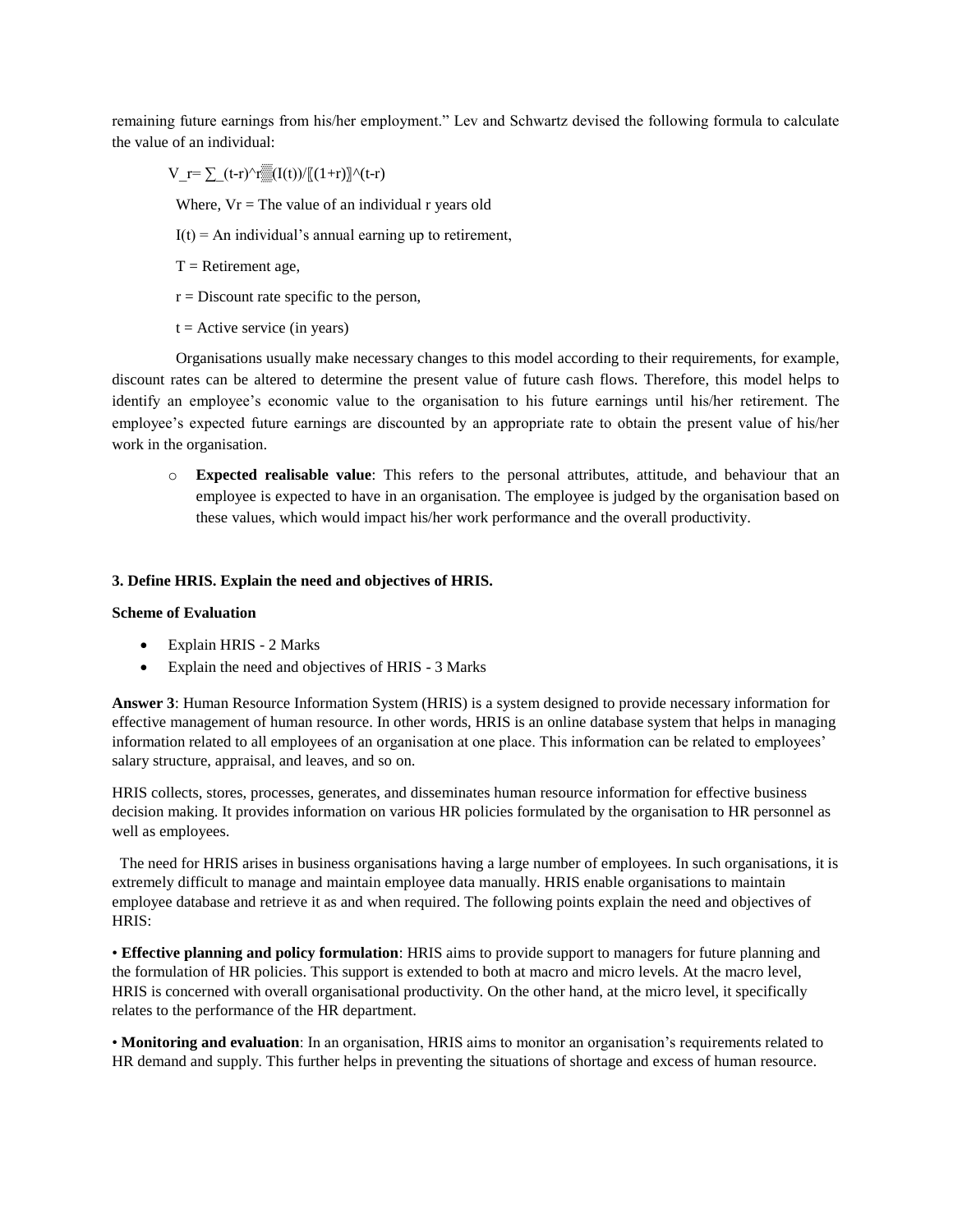• **Decision making**: HRIS intends to provide inputs to managers in making strategic decisions related to technological changes, employee turnover, competency profiling of employees, etc.

• **Increased accuracy**: HRIS is free from human errors and provides accurate information to managers related to employees. This ultimately leads to sound HR decisions; thereby increasing overall organisational effectiveness.

• **Increased productivity**: HRIS contributes largely to an increase in organisational productivity by providing information on any gaps in the skills and competency of employees and training and development requirements.

# **SECTION C**

## **10 MARK QUESTIONS**

## **1. Explain the process of HR Audit. Discuss its significance and limitations.**

#### **Scheme of Evaluation:**

- Explain process of HR audit- 5 Marks
- Explain significance of HR audit- 2.5 Marks
- Explain limitations of HR audit 2.5 Marks

**Answer 1**: HR audit is a systematic process that consists of a number of steps, discussed as follows:

1. **Determining the objectives of the HR audit**: In this step, the objectives of conducting HR audit are determined. These objectives can be to finding out whether HR objectives are aligned with organisational objectives; the HR practices of the organisation effective; and so on.

2. **Gathering the background data**: In this step, the auditor collects data about an organisation"s internal and external business environment. The data gathered from the internal business environment can be employee details, managers" details, HR policies and plans, organisation"s mission, vision and business strategy, etc. On the other hand, the data collected from the external business environment can be market conditions, political and legal changes, socio-economic and cultural changes, current positioning of the organisation in comparison to its competitors, etc. This data can be collected through surveys, interviews, focus groups, observations and document reviews.

3. **Formulating an audit plan**: In this step, the auditor prepares a plan on how to start, where to start, what sources to be used, etc. In addition, this step involves deciding the overall budget of the HR audit process and the number of people required for conducting the audit.

4. **Developing the audit report**: In this step, the auditor prepares an audit report. This report highlights the strengths of the existing HR system of the organisation and the areas that require improvements. The audit report is used by the organisation in the future for developing new HR policies.

5. **Acting based on the report**: This is the final step of the HR audit process wherein organisations take actions based on the recommendations given by the HR auditor. The actions can be redefining HR strategies, restructuring the HR department, changing HR policies, etc.

HR audit focuses on identifying and analysing HR issues; suggesting action plans for resolving those issues; and ensuring compliance with HRM guidelines in an organisation. The following points explain the role and significance of HR audit: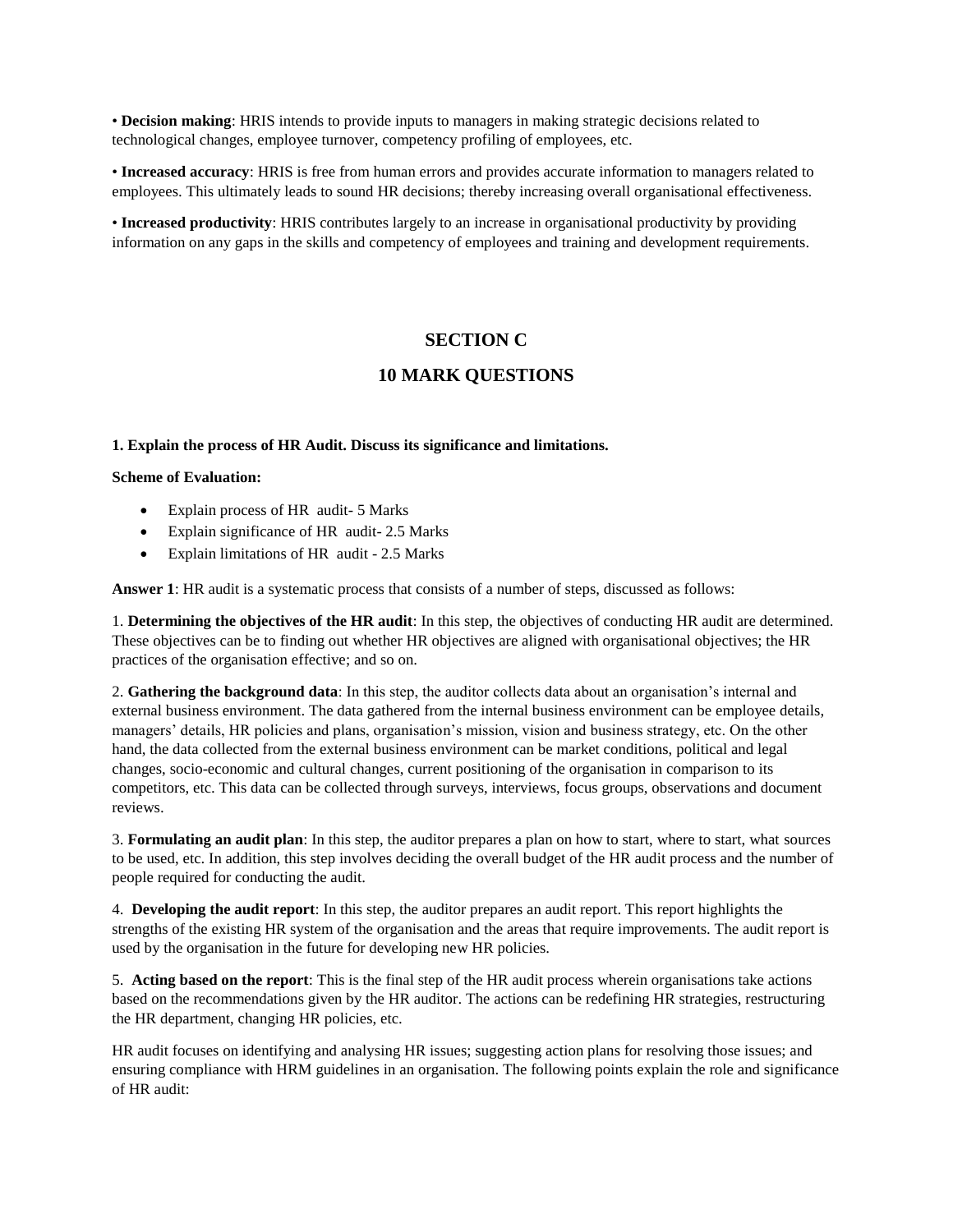• HR audit acts as an important tool to determine the effectiveness of HR policies and procedures.

• HR audit helps to determine any competency gaps in existing employees and identify the requirement for hiring.

• HR audit provides insight into the cost involved in conducting training and development programs, coaching and mentoring sessions, career development programs, etc.

• It plays a crucial role in determining employee needs, for example, whether employees are satisfied, motivated, etc. so that overall organisational productivity can be maintained.

HR issues and maintaining better work standards. However, there are certain limitations of HR audit. Some of these limitations are given as follows:

• HR audit can lack uniformity as auditors tend to follow different auditing standards and guidelines. This is because there is no set standard or principles for HR audit.

• Sometimes HR personnel fail to provide relevant information, which leads to inaccurate and ineffective audit process.

• HR audit can turn to subjective in nature when there is a lack of statistical data.

• HR auditors may lack the required skills and knowledge, which may lead to a failure of the audit process.

• HR auditors sometimes fail to recognise valuable inputs from senior HR personnel which might be useful for the audit process.

#### **2. What are the components of HRIS? Discuss the main types of HRIS.**

#### **Scheme of Evaluation:**

- Explain components of HRIS- 4 Marks
- Explain types of HRIS 6 Marks

**Answer 2**: In HRIS, employee information is collected, stored, and recorded with the help of its three important functional components, which are explained as follows:

• Input: This component enters employee data into HRIS. The processes and procedures needed for data collection are initially established. Once the data is collected, it is entered into the system in a coded form. Next, the data is validated using validation tables. The input system of HRIS can change or update the validation table whenever needed.

• **Data maintenance**: This component of HRIS updates the data which is stored in the storage device. Although new data is included in the system, the old data is also kept as a backup.

• **Output**: HR managers tend to be more interested in this component of HRIS as essential information and reports of human resources are generated. This helps managers to evaluate, perform calculations, plan and forecast future human resource needs and development in the organisation.

 • **Output**: HR managers tend to be more interested in this component of HRIS as essential information and reports of human resources are generated. This helps managers to evaluate, perform calculations, plan and forecast future human resource needs and development in the organisation.

Let us now discuss about the types of HRIS in detail.

• **Operational HRIS**: This type of HRIS provides information to managers for making routine HR decisions. Operational HRIS contains general information about employees, HR policies, government policies, etc. The following are the functions of operational HRIS: